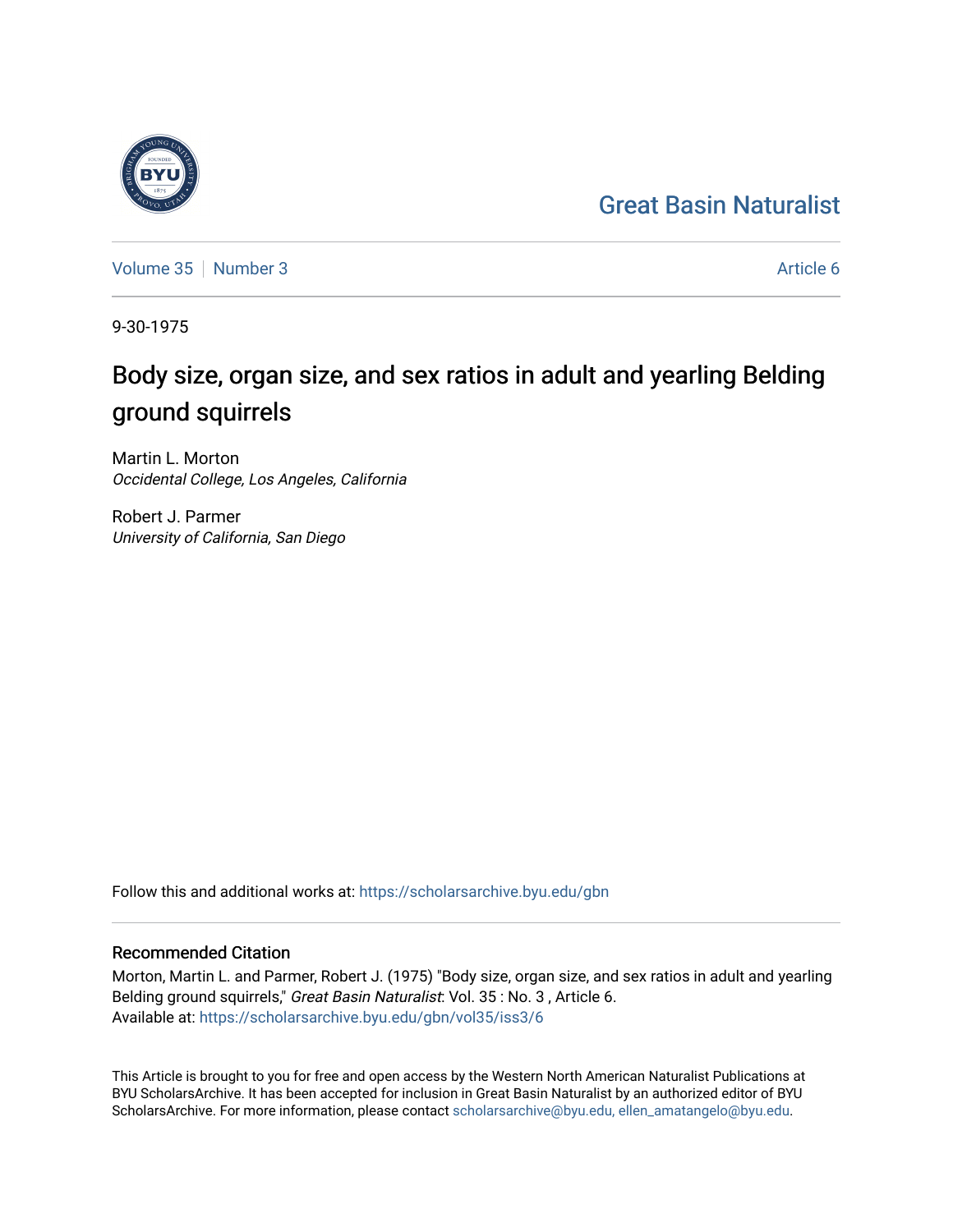#### BODY SIZE, ORGAN SIZE, AND SEX RATIOS IN ADULT AND YEARLING BELDING GROUND SOURRELS

Martin L. Morton<sup>1</sup> and Robert J. Parmer

ABSTRACT. A five-year study of Belding ground squirrels was conducted at high altitude in the Sierra Nevada. Body weight and body length varied seasonally depending upon the fat depletion-<br>deposition cycle, age, and sex. Adult males tended to be heavier and longer than adult females, particularly in the last half of the active season. A similar pattern was present in yearlings. Yearling squirrels were often distinguishable from adults on the basis of body size. Mean body weights were greater in adults throughout the season, and mean body lengths were greater in adults through the first half of the season. Adults also had larger internal organs than yearlings at the beginning of the season. In liver and heart this difference was sustained. Sex ratios in adults and in yearlings were<br>1:1 but there was considerable spatial and temporal asymmetry in distribution of the sexes. Males tended to live in areas peripheral to lush meadows occupied by females and young.

The Belding ground squirrel (Spermo*philus beldingi beldingi*) is a hibernator that lives in the central Sierra Nevada Mountains mainly from the eastern divide to the edge of the Great Basin at altitudes between 1,825 m and 3,650 m (Storer and Usinger, 1970). During a five-year, mark-release study of S. b. *beldingi* our records of retrapped animals enabled us to compile data on individuals of known age and sex for prolonged periods. In the course of this study it became clear that three functional groups, based upon age, existed within the population: juveniles, yearlings, and adults. Characteristics of juveniles have been previously reported (Morton, Maxwell, and Wade, 1974). Herein we report on seasonal changes in body size, organs, and on sex ratios in both yearling and adult S. b. beldingi.

#### **METHODS**

The study was conducted from 1969 through 1973 in meadows and their bordering areas in Lee Vining Canvon, Mono County, California. Most of our information stems from work done at Big Bend (elevation ca  $2,100$  m) and especially at Tioga Pass (elevation ca  $3,000$  m). The active seasons are similar in duration for populations at both areas but may begin six weeks or more apart due to climatic differences associated with altitude (Morton, 1975). All data reported on body weights, body lengths, and sex ratios of squirrels of known age are from Tioga Pass animals. Data on organ weights were combined for the two populations at

10-day intervals throughout the active season in order to bolster sample size.

Squirrels were captured alive in Tomahawk wire-mesh traps baited with peanut butter. Those to be released were toeclipped, and those retained for specimens were etherized. In some cases specimens were collected with a .22 caliber rifle. Body weights were measured to the nearest  $0.1$  g on a pan balance. Body lengths were taken with calipers to the nearest 0.1 cm. Wet weights of freshly excised and debrided organs were measured to the nearest 0.01 g on an analytical pan balance.

Certain small meadows or sections of large meadows were used only for markrelease studies. Separate data logs were maintained for each toe-clipped animal. In our terminology juveniles are the young of the year, yearlings were born in the preceding year, and adults are all animals older than yearlings.

#### **RESULTS**

The first S, b, belding to emerge each season were adult males. Within a few days, however, some adult females and yearlings could be found. The pace of emergence varied somewhat from year to year, depending upon snow cover. Adults tended to enter hibernation earlier than yearlings. On the average each individual was active above ground for about three<br>months (Morton, 1975).

BODY WEIGHT.- There were large seasonal differences in body weight due primarily to fat depletion or deposition and to sex and age differences (Fig. 1).

<sup>&</sup>lt;sup>1</sup>Biology Department. Occidental College, Los Angeles, California <sup>00041</sup><br><sup>2</sup>School of Medicine, University of California, San Diego <sup>02115</sup>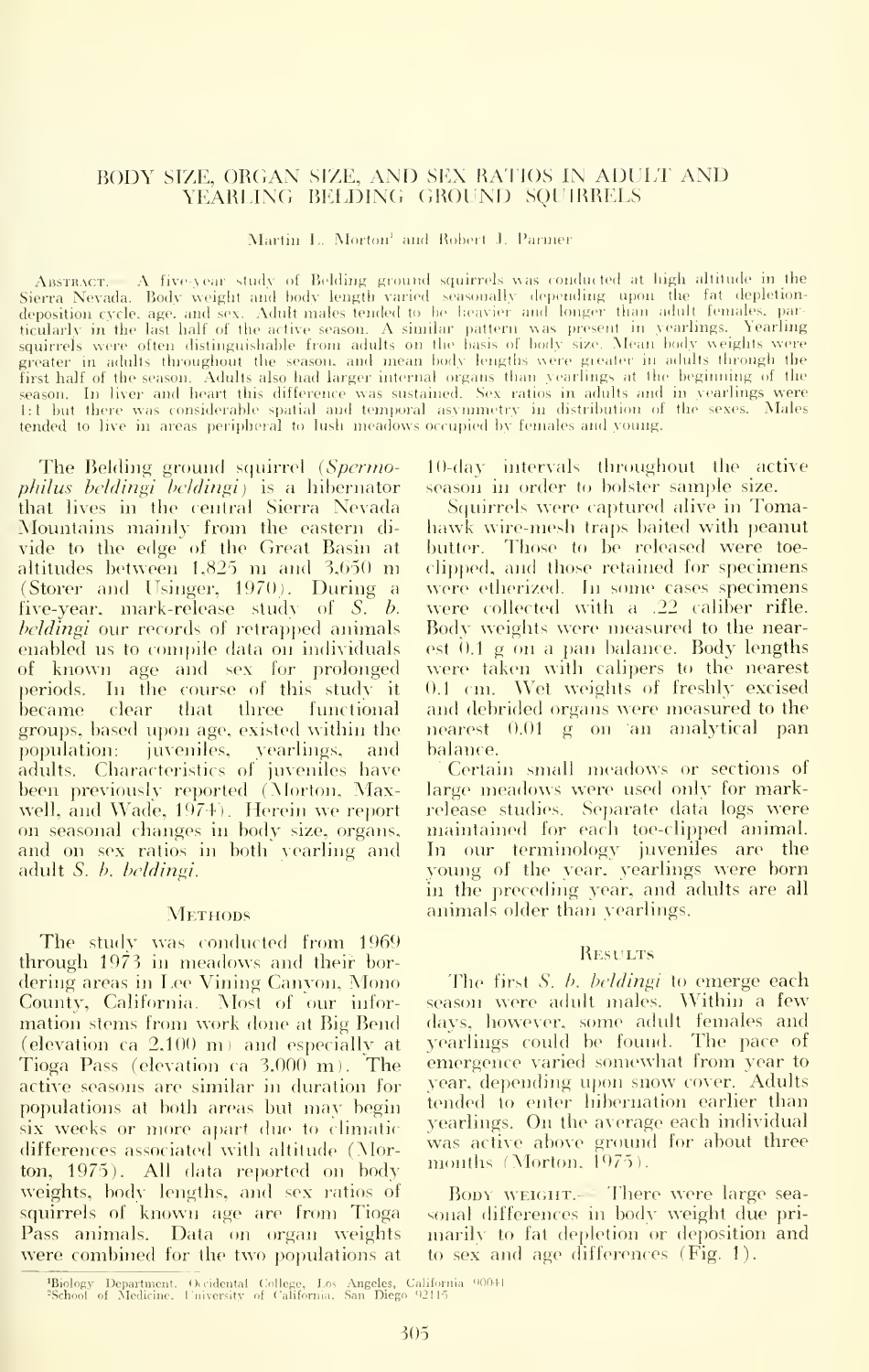

Fig. 1. Seasonal change in mean body weight of Spermophilus beldingi beldingi at Tioga Pass. Data were accumulated over five seasons. 1969-73. Numerals indicate sample size; vertical bars de note  $\pm$  2 S.E.

Upon emerging in mid-May adult fe males at Tioga Pass were lighter than adult males, but during pregnancy they became heavier than males. In late July and for the remainder of the active season mean weights of adult males were signifi cantly greater than those of adult females  $(P<0.05)$ . The sexes of yearlings were not different in weight until late July. Thereafter, as in adults, males were heavier. Seasonal trends in body weight were much the same for each sex, particularly in the second half of the season. During the first half of the season yearlings were still growing rapidly. As a group, yearlings never achieved adult –<br>weight. Adults-were-significantly-heavier  $(P<0.05)$  than their yearling counterparts of the same sex at every class in terval throughout the season. The large weight gain observed in all animals dur ing the last half of the season was due to fat deposition (Morton, 1975).

BODY LENGTH.— Growth in yearlings, as indicated by body length, occurred throughout the season (Fig. 2), but from



Fig. 2. Seasonal change in mean body length of Spermophilus beldingi beldingi at Tioga Pass. Data vere accumulated over five seasons. 1969-73. Numerals indicate sample size: vertical bars denote  $\pm$  2 S.E.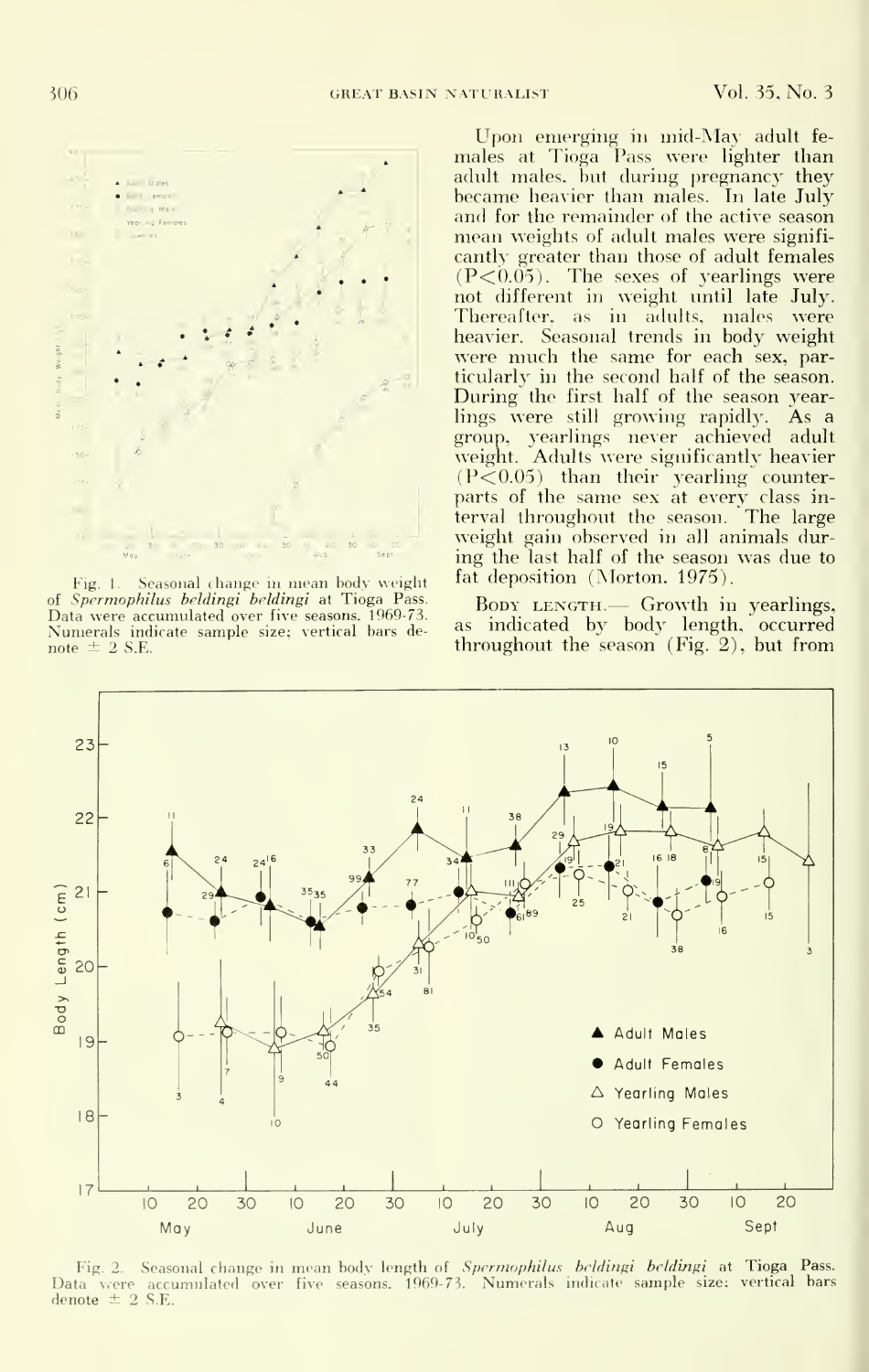mid-July on yearling females as a group were indistinguishable from adult females in body length. The same was true of males except that the smaller males handled in August and September invari ably were yearlings.

Body length increased in adult males<br>as the season progressed, suggesting that maximum size in  $S.$  b. beldingi males may not be reached until beyond their second year of life.

Organ weights.— Liver weights in creased rapidly following emergence in all animals (Fig. 3), but the increase was  $\frac{1258}{1200}$  manipulated. more rapid in females than in males. Between the third and sixth weeks of activity livers of females were larger than those of males  $(P<0.05)$ . Liver hypertrophy in females was coincident with lactation.

By the twelfth week of the season

yearlings had livers of adult size. Livers for all ages and sexes were smaller at the end of hibernation than at the beginning. Apparently this organ atrophied during hibernation.

The heart, kidneys, and spleen, were larger in adults than in yearlings during the first part of the season (Fig. 4). This difference was particularly noticeable and ])rolonged in heart weight.

SEX RATIOS. - During the five years of this study a total of 341 yearhngs (170 males and 171 females) and 484 adults (238 males and 246 females) were The sex ratio for either age group did not differ from <sup>1</sup> : <sup>1</sup> according to a chi-square test (P ${>}0.50$ ).

#### **D**iscussion

Boby size. — Although yearling ground squirrels often represent a substantial por-



Fig. 3. Seasonal changes in mean liver weight of Spermophilus beldingi beldingi from Big Bend and Tioga Pass. Numerals indicate sample size. Day 0 of abscissa refers to time first squirrels<br>emerged from hibernation.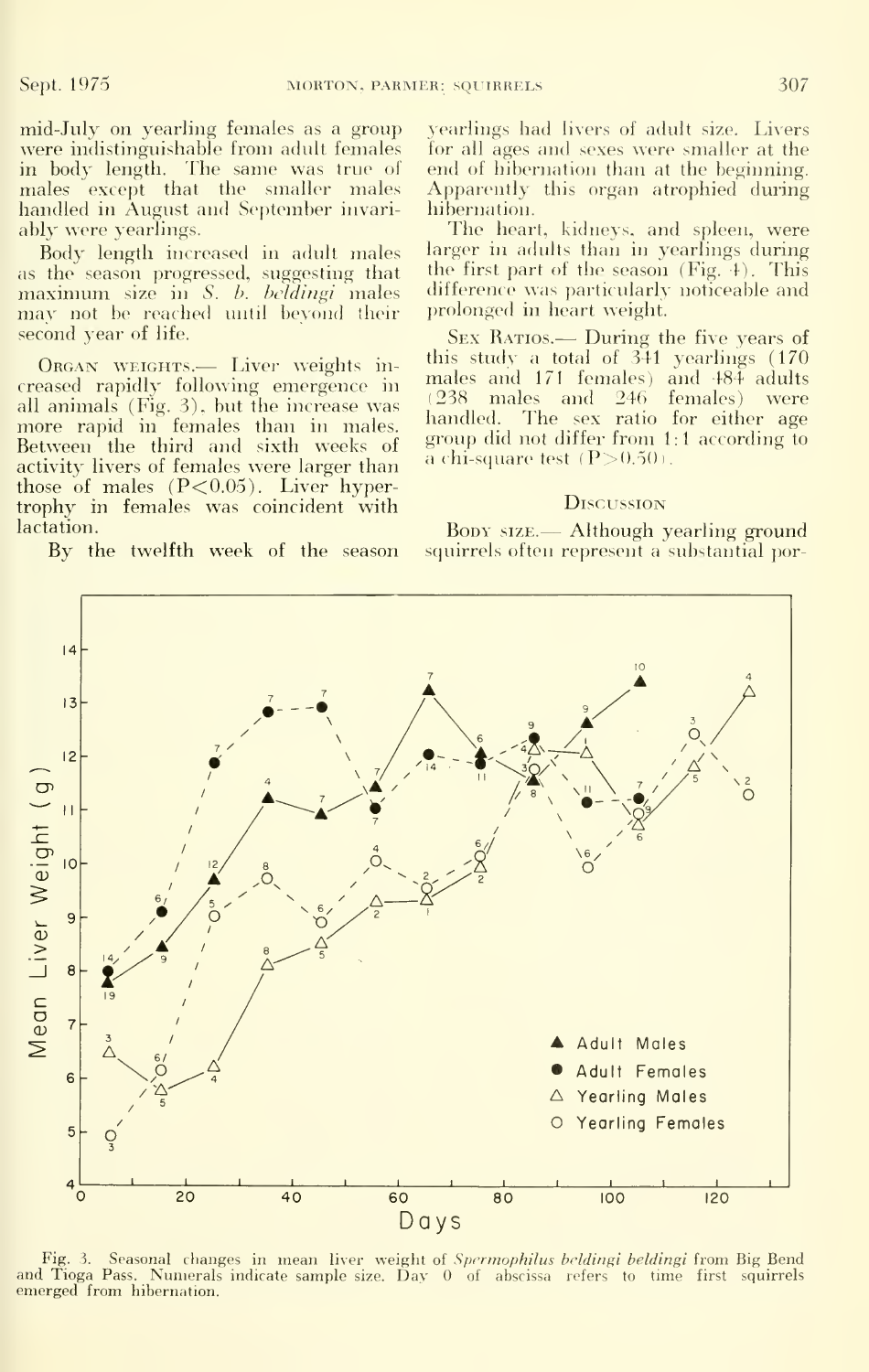

Fig. 4. Seasonal changes in mean weight of<br>spleen, kidneys, and heart in Spermophilus bel-<br>dingi beldingi from Big Bend and Tioga Pass.<br>Numerals indicate sample size. Symbols as in p<br>Figure 3. Day 0 of abscissa refers to t squirrels emerged from hibernation.

tion of the population and may interact in unique ways with other niembers (Michener and Michener. 1973), there is little published evidence that they differ externally from older animals. Even in such large-bodied species as S. undulatus juveniles reach adult size, or nearly so. by the time they are ready for hibernation (Mayer and Roche, 1954). A priori this might be predicted since captive  $\mu$ veniles of hibernatory Spermophilus, particularly those from high latitude or high altitude, tend to be precocious and to have exceptionally high growth rates (Clark, <sub>to</sub><br>1970; Morton and Tung, 1971). In the <sub>con</sub> case of  $S.$  b. *beldingi*. at least, by the time they enter hibernation feral juveniles have foot and tail lengths indistinguish able from those of adults (Morton and Tung, 1971). Nonetheless, neither maxi mum body weight nor maximum body length is achieved in S. b. beldingi until well into the second or possibly even third vear of life. Furthermore, we have found that yearling males are sexually immature and do not reproduce (Morton and Gallup. unpubl.). Yearling females do reproduce. Similar age differences in reproductive capacity have been found in S. armatus (Slade and Balph, 1974).

The differences in body size noted in age classes of S. b. beldingi probably are not unique among ground squirrels. Such differences are likely to be overlooked unless the investigator examines large numbers of animals of known age over a span of several consecutive seasons.

Sex ratios.— An unbalanced sex ratio in favor of females has been reported for many ground squirrel populations. This ratio may approach or exceed 3:1 (Mc-Carlev. 1966; Michener and Michener, 1971; Sheppard, 1972; Turner, 1972). In<br>a few cases, however, the ratio found did not differ significantly from 1:1 (Clark. 1970; Murie, 1973; present study). In his study of S. b. oregonus. Turner (1972) foimd that the sex ratio was 1:1 in juveniles. He suggests that because ju venile males tend to wander and explore more than females they incur greater mortality, resulting in an unbalanced sex ratio in older animals. In S. b. beldingi the sex ratio in juveniles is also 1:1; males probably wander more than females in that they have larger home ranges than females and are more likely to expand their range late in the season (Morton. Maxwell, and Wade, 1974). Although this behavior would seem to make juvenile males more susceptible to predation. we have no evidence that it does. To the ( ontrarv. males and females occur in equal numbers in both yearlings and adidts. The sexes are not distributed ran domly throughout the habitat occupied, however. In our trapping at burrow systems located in lush meadow areas re served for mark-release studies, adult fe males outnumbered males by 1.3:1 when all data were summed. The ratio tended to fluctuate seasonally, however, and was sometimes near 3:1, particularly at midseason. We often captured adult males at a particular burrow system only a few times per season, during the first days or weeks following emergence and again at the very end of the season. This suggests that some males were forced from the colony by conflicts associated with reproduction and were able to return only in time to enter their traditional hibernaculiun. If this is correct, it follows that displaced males should be found in areas peripheral to main colonies. We found this to be the case. When males were desired for specimens, they could usually be found by collecting animals scattered in lodgepole pine stands fringing mea-